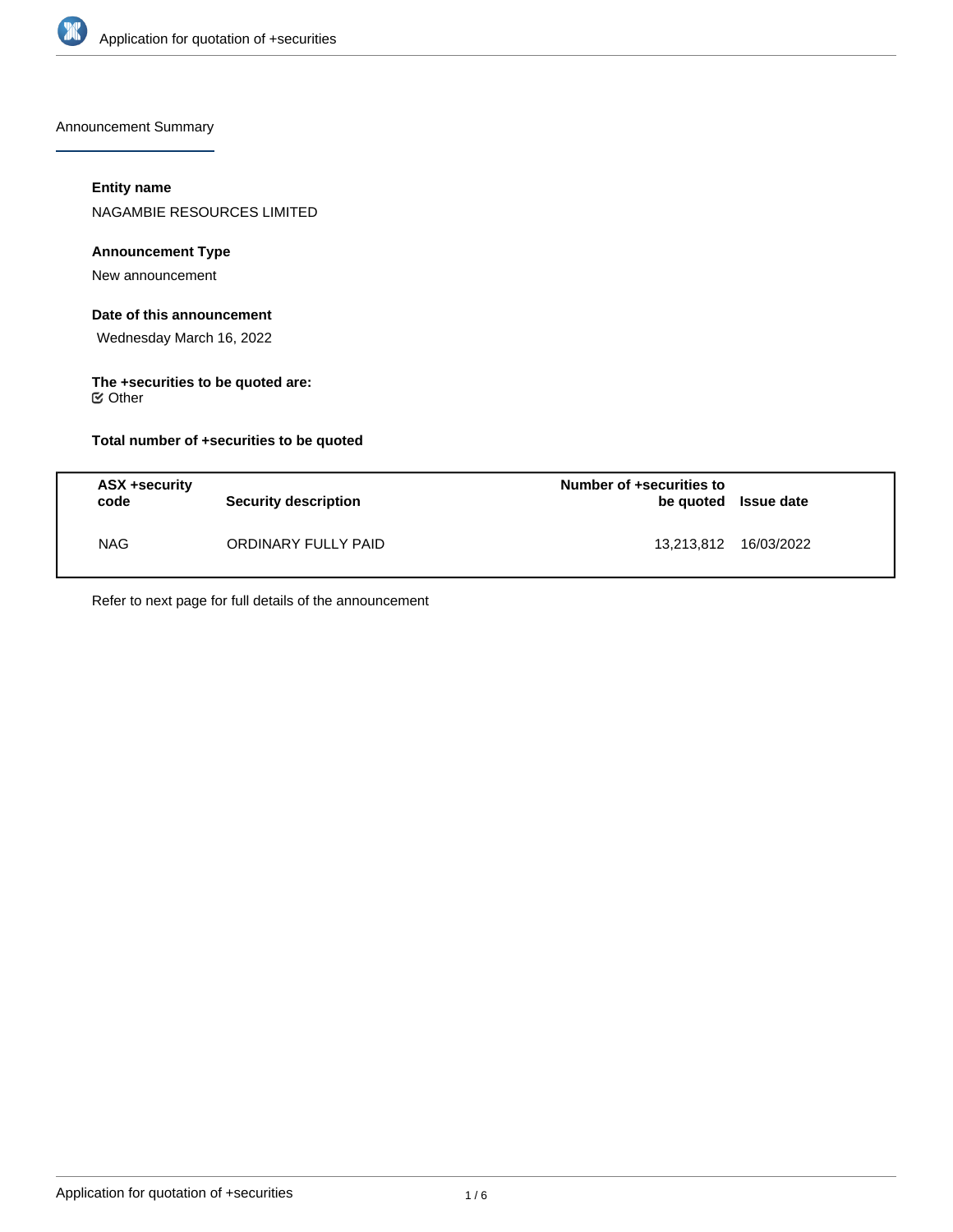

Part 1 - Entity and announcement details

## **1.1 Name of entity**

NAGAMBIE RESOURCES LIMITED

We (the entity named above) apply for +quotation of the following +securities and agree to the matters set out in Appendix 2A of the ASX Listing Rules.

**1.2 Registered number type** ABN

**Registration number** 42111587163

**1.3 ASX issuer code**

NAG

**1.4 The announcement is**

New announcement

#### **1.5 Date of this announcement**

16/3/2022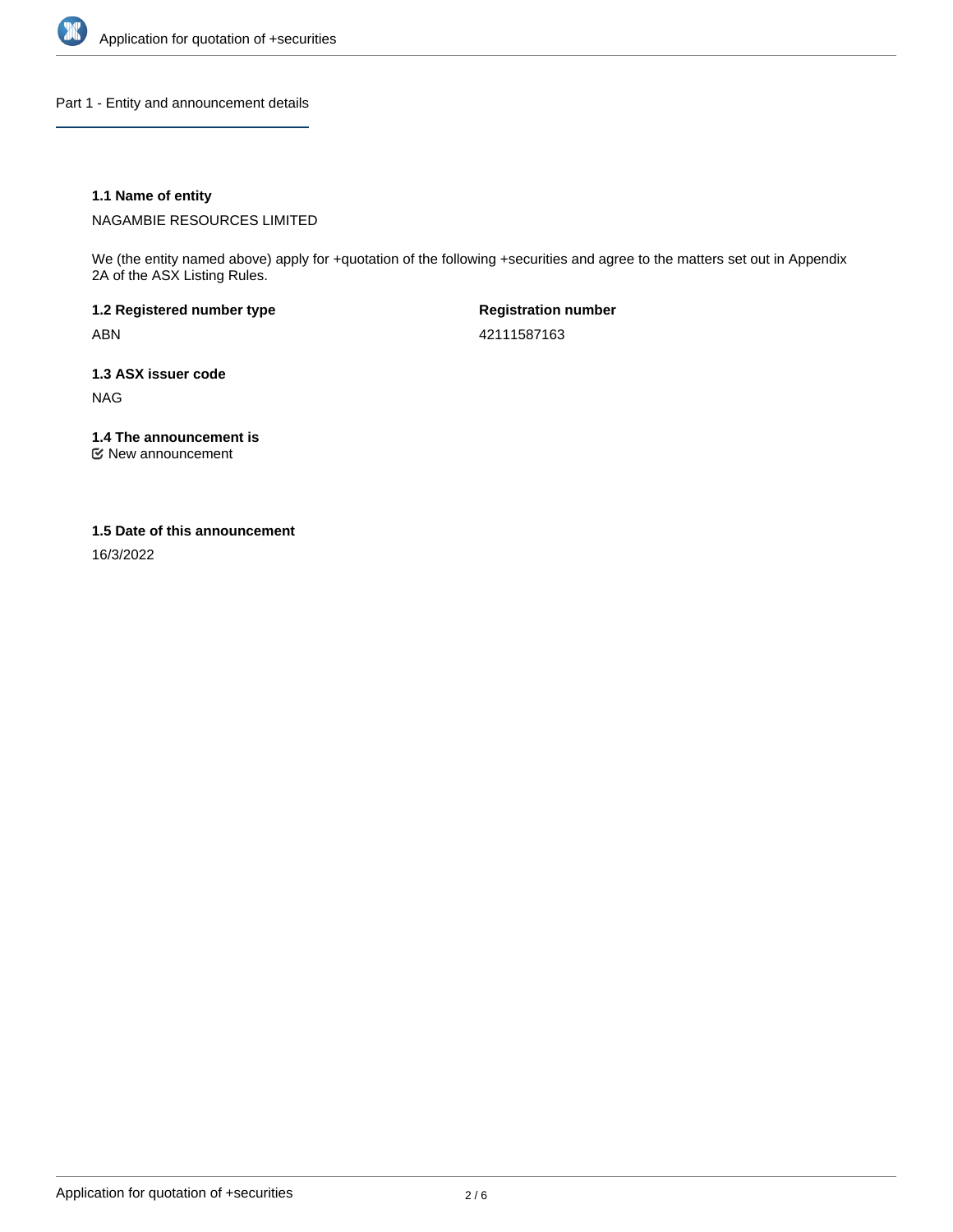

## Part 2 - Type of Issue

#### **2.1 The +securities to be quoted are:**

Other

## **2.2 The +securities to be quoted are:**

Additional +securities in a class that is already quoted on ASX ("existing class")

**2.3c Have these +securities been offered under a +disclosure document or +PDS?** No

**2.3d Please provide any further information needed to understand the circumstances in which you are applying to have these +securities quoted on ASX, including why the issue of the +securities has not been previously announced to the market in an Appendix 3B**

a) 6,458,474 fully paid ordinary shares issued as part of a securities purchase plan previously announced to the market in an Appendix 3B dated 18 February 2022.

b) 6,755,338 fully paid ordinary shares issued as part of the placement to sophisticated and professional investors.

**2.4 Any on-sale of the +securities to be quoted within 12 months of their date of issue will comply with the secondary sale provisions in sections 707(3) and 1012C(6) of the Corporations Act by virtue of:** The publication of a cleansing notice under section 708A(5), 708AA(2)(f), 1012DA(5) or 1012DAA(2)(f)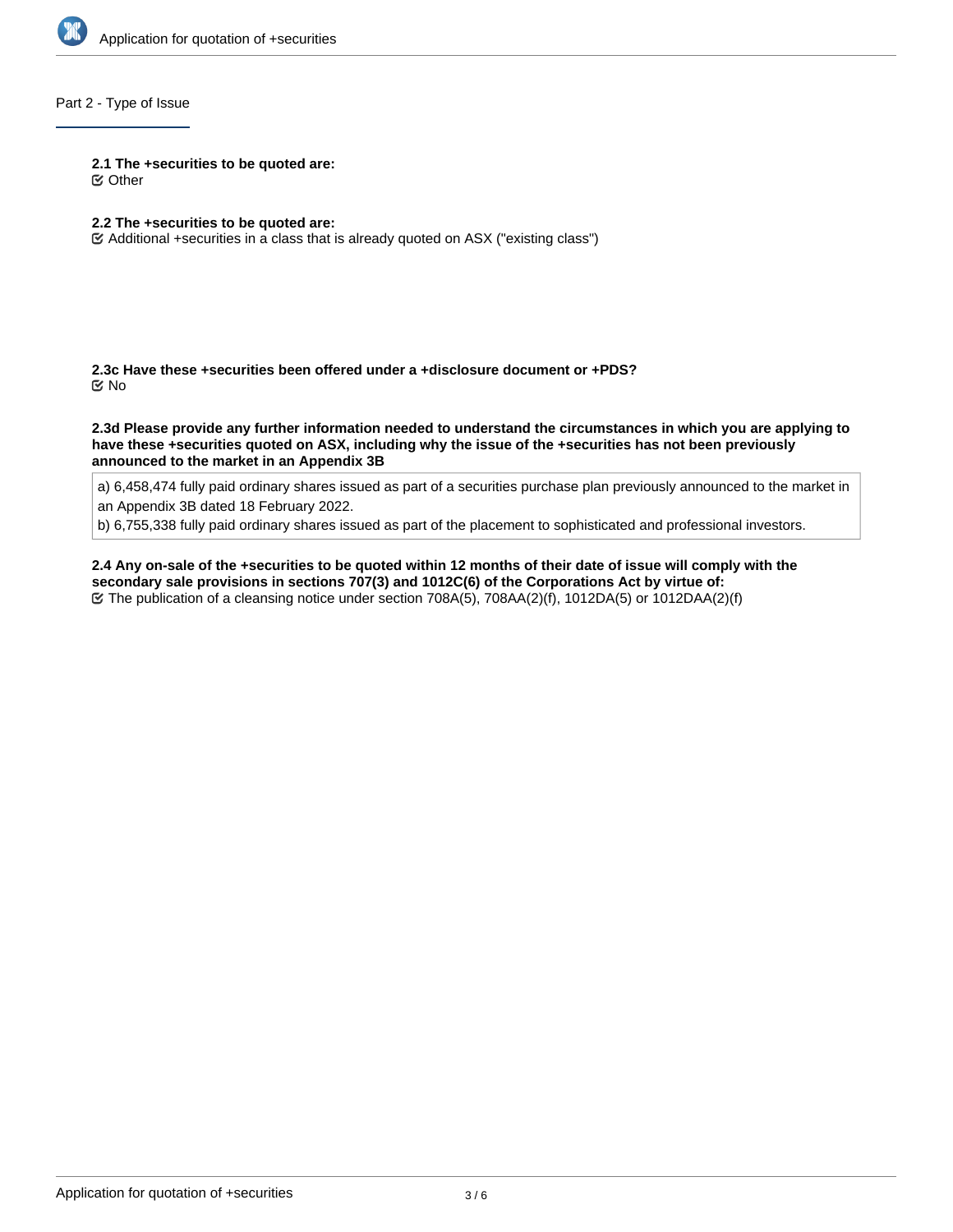

Part 3B - number and type of +securities to be quoted (existing class) where issue has not previously been notified to ASX in an

Appendix 3B

**ASX +security code and description** NAG : ORDINARY FULLY PAID

#### **Issue date**

16/3/2022

**Will the +securities to be quoted rank equally in all respects from their issue date with the existing issued +securities in that class?** Yes

Issue details

| Number of +securities to be quoted                                                    |                                        |  |  |  |
|---------------------------------------------------------------------------------------|----------------------------------------|--|--|--|
| 13,213,812                                                                            |                                        |  |  |  |
| Are the +securities being issued for a cash consideration?<br>$\mathfrak C$ Yes       |                                        |  |  |  |
| In what currency is the cash consideration being paid?                                | What is the issue price per +security? |  |  |  |
| AUD - Australian Dollar                                                               | AUD 0.05300000                         |  |  |  |
| Any other information the entity wishes to provide about the +securities to be quoted |                                        |  |  |  |

**The purpose(s) for which the entity is issuing the securities**

To raise additional working capital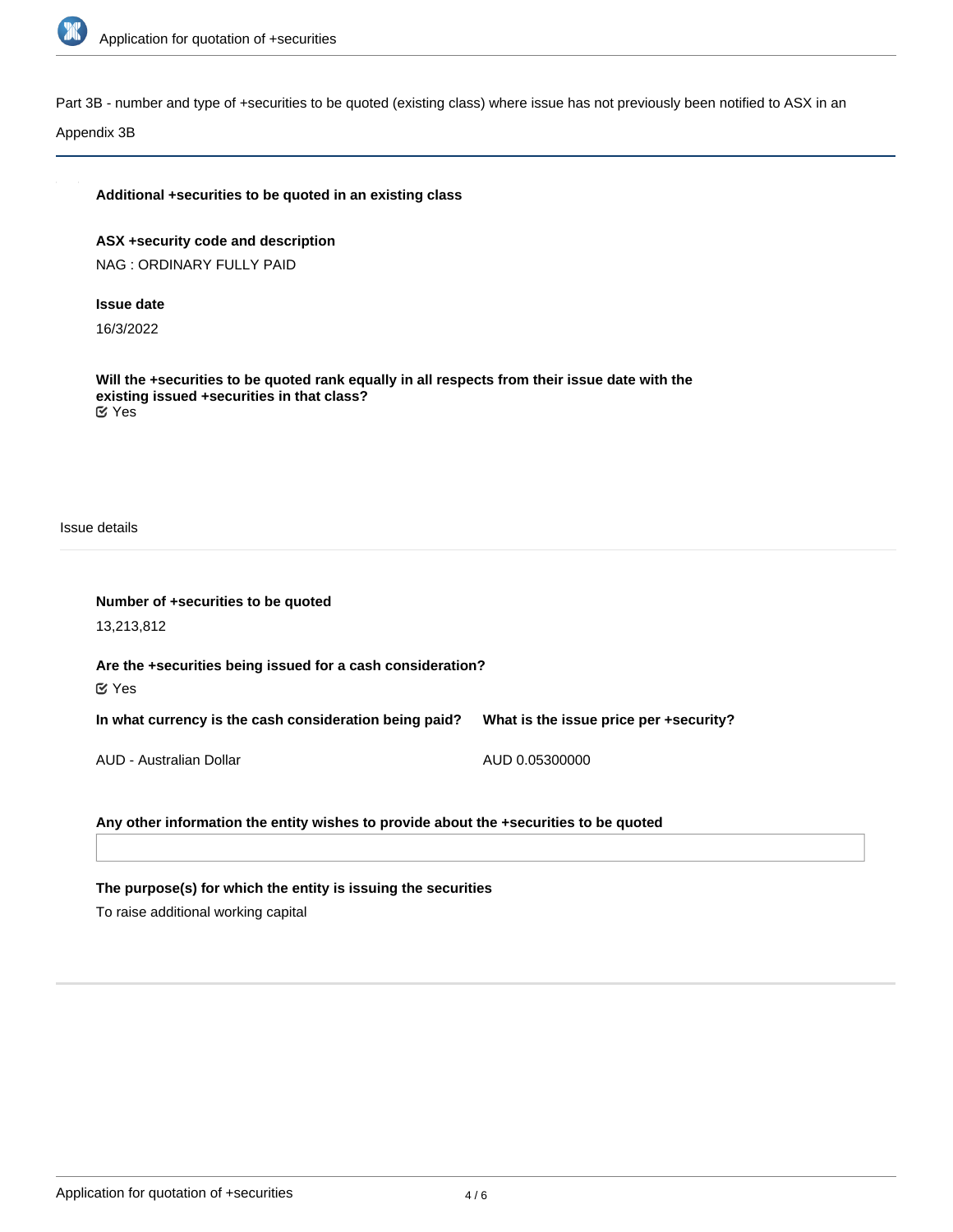

Part 4 - Issued capital following quotation

**Following the quotation of the +securities the subject of this application, the issued capital of the entity will comprise:**

**(A discrepancy in these figures compared to your own may be due to a matter of timing if there is more than one application for quotation/issuance currently with ASX for processing.)**

**4.1 Quoted +securities (total number of each +class of +securities quoted on ASX following the +quotation of the +securities subject of this application)**

| ASX +security code and description | <b>Total number of</b><br>+securities on issue |
|------------------------------------|------------------------------------------------|
| NAG : ORDINARY FULLY PAID          | 513,146,158                                    |

**4.2 Unquoted +securities (total number of each +class of +securities issued but not quoted on ASX)**

| ASX +security code and description                      | Total number of<br>+securities on issue |
|---------------------------------------------------------|-----------------------------------------|
| NAGAG: CONVERTIBLE NOTES                                | 51,013,333                              |
| NAGAH: OPTION EXPIRING 01-DEC-2025 EX \$0.10            | 14,150,000                              |
| NAGAF : OPTION EXPIRING VARIOUS DATES EX VARIOUS PRICES | 46,650,000                              |
| NAGAAA: OPTION EXPIRING 26-NOV-2026 EX \$0.1125         | 14,650,000                              |